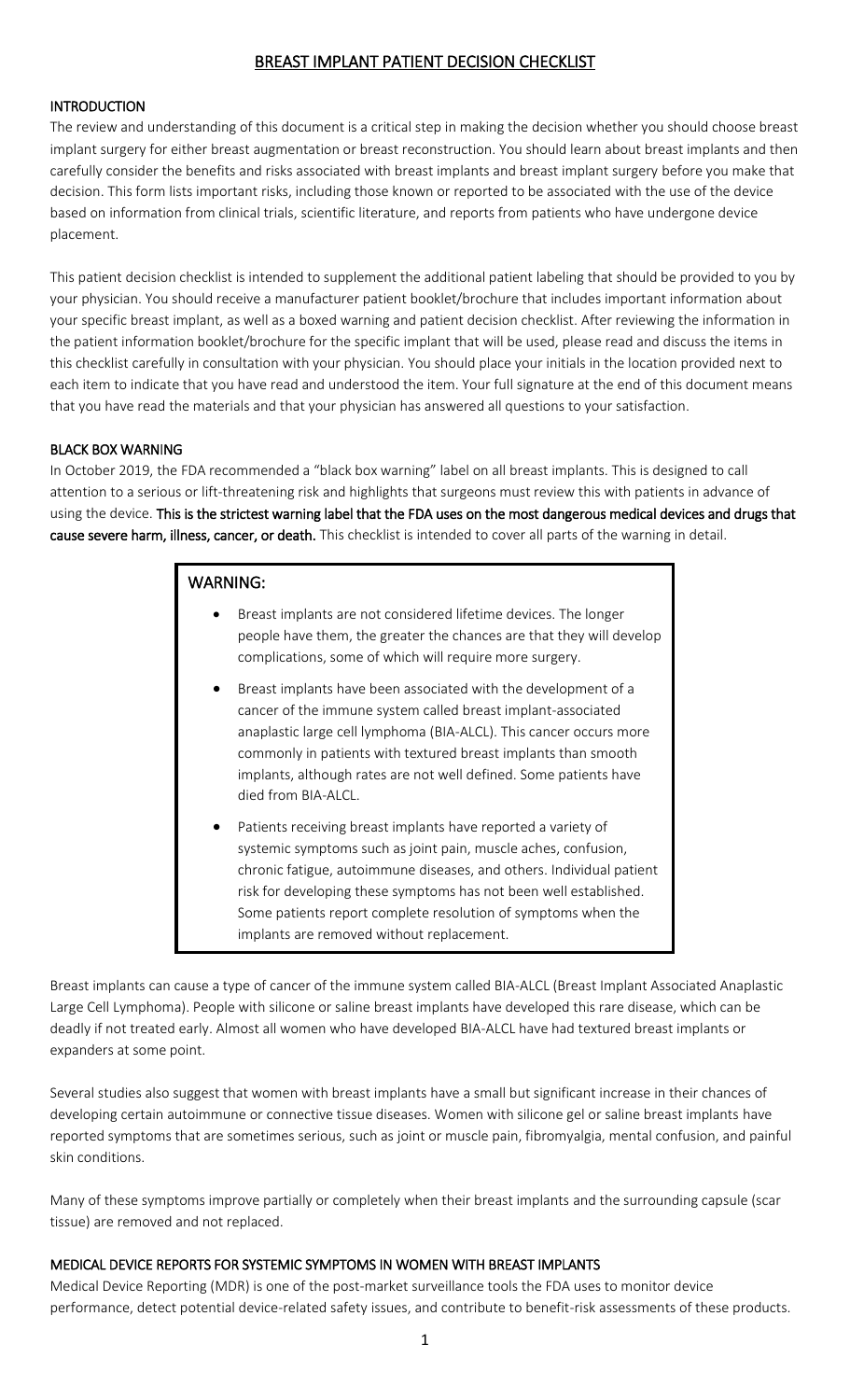FDA conducted a query of the MDR database for all reports posted between January 1, 2008 and October 31, 2019 referring to a saline- or silicone-filled breast prosthesis whose event narrative included one or more of the terms listed in Table 1, or one of the following terms or phrases:

- $\bullet$  BII
- Breast implant illness
- Generalized/unexplained illness
- Unexplained systemic symptoms.

## Table 1. Search Terms Relevant to Systemic Symptoms Referred to as BII Used by FDA in its 2020 MDR Query

| acid reflux           | EBV                     | intoleran <sup>a</sup> | Reflux               |
|-----------------------|-------------------------|------------------------|----------------------|
| adrenal               | fibromyalgia            | Joint                  | rheumatoid arthritis |
| allergy               | fog                     | joint pain             | Scleroderma          |
| allergies             | frequent urination      | Kidney                 | shortness of breath  |
| anxiety               | gallbladder             | leaky gut              | <b>SIBO</b>          |
| arthritis             | gastritis               | Libido                 | Sick                 |
| autoimmune            | Fatigue                 | Liver                  | Sinus                |
| candida               | fever                   | Lupus                  | Sjogren              |
| chest discomfort      | Gastrointestinal issues | Lyme disease           | Sleep                |
| choking               | GERD                    | memory loss            | slow healing         |
| cold                  | GI issues               | menopause              | slow muscle recovery |
| connective tissue     | hair loss               | metallic taste         | throat clearing      |
| cough                 | Hashimoto               | Migraine               | Thyroid              |
| dehydration           | headaches               | multiple sclerosis     | Tingling             |
| depression            | heart pain              | muscle pain            | Toxic                |
| difficulty swallowing | heart palpitations      | night sweats           | toxic shock          |
| dry eyes              | heart rate              | Numbness               | urinary tract        |
| dry hair              | hormone                 | pancreatitis           | Vertigo              |
| dry skin              | hysterectomy            | panic attack           | Weight               |
| dying                 | <b>IBS</b>              | Parathyroid            | Yeast                |
| ear ringing           | illness                 | premature aging        |                      |
| early menopause       | inflammation            | Rash                   |                      |
| easy bruising         | insomnia                | Raynaud                |                      |

 $^{\text{a}}$  Use of the  $^*$  wildcard will capture all words that begin with "intoleran", including intolerance and intolerant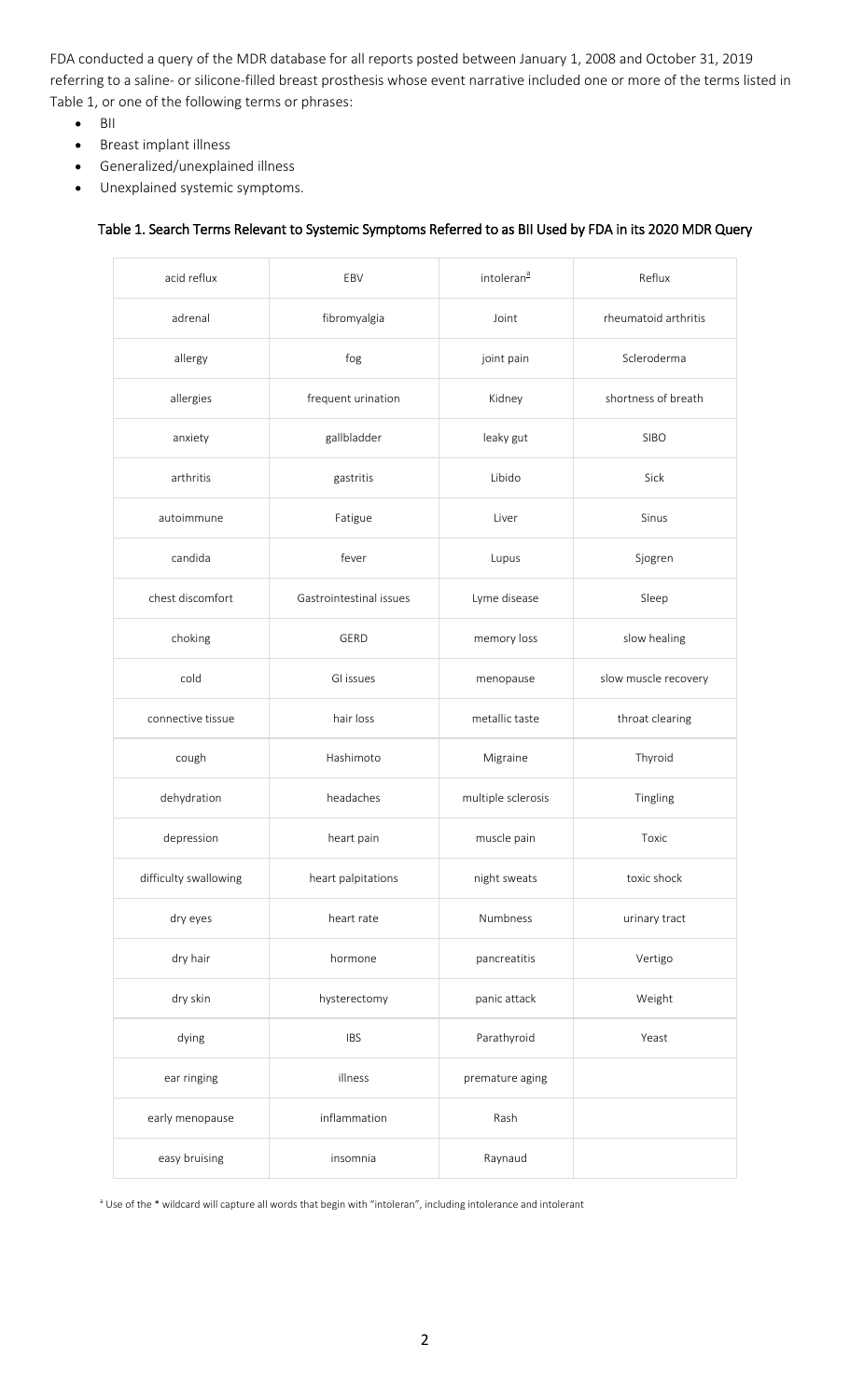FDA's query identified a total of 3,577 MDRs meeting the established search criteria. Table 2 provides the top 10 most frequent systemic-related search terms appearing in the reports of breast implant illness. $^{\rm 1}$ 

# Table 2. Most Common Systemic Signs or Symptoms Listed in Breast Implant Medical Device Reports, January 1, 2008 – October 31, 2019

| <b>SYMPTOM</b>       | PERCENTAGE OF REPORTS<br>LISTING SYMPTOM (N=3,577) |
|----------------------|----------------------------------------------------|
| Fatigue              | 49%                                                |
| "Brain Fog"          | 25%                                                |
| Joint Pain           | 25%                                                |
| Anxiety              | 24%                                                |
| Hair Loss            | 21%                                                |
| Depression           | 19%                                                |
| Rash                 | 18%                                                |
| Autoimmune Diseases* | 18%                                                |
| Inflammation         | 18%                                                |
| Weight Fluctuation   | 18%                                                |

\* Any mention of autoimmune disease, which can include symptoms or diagnosis of autoimmune diseases

# DECISION CHECKLIST – PLEASE READ CAREFULLY AND INITIAL WHERE PROMPTED

The purpose of this checklist is to provide information for patients considering breast implants for augmentation or reconstruction, so that they can carefully weigh the risks and benefits of breast implants and make the decision that is right for them. The risks in this checklist are in addition to common surgical risks such as infection, necrosis (skin death), or problems with anesthesia.

After reviewing the breast implant manufacturer Patient Information Booklet and any additional patient information materials provided by your surgeon, please read and discuss the items in this checklist with your surgeon. You should not initial or sign the document, and should not undergo the procedure, if you do not understand each of the issues listed.

# **CONSIDERATIONS**

*How Long Do Implants Last?* I understand that breast implants are not expected to last for the rest of my life. Implants may rupture or leak at any time, and that is more likely the longer you have them. In addition, it is likely that I will need other surgeries related to my breast implants over the course of my life. If I am a cosmetic surgery patient, my health insurance policy may refuse to cover these surgeries. These additional surgeries and procedures can include implant removal with or without replacement, muscle and tissue repair, scar revisions, MRI diagnostic exams, or other procedures. I understand that undergoing multiple surgeries may increase my chances of permanent breast deformity, increased scarring, and capsular contracture, which can become tight and painful.

Patient Initials \_\_

*Who May Not Be A Candidate For Breast Implant Surgery?* I understand that the safety of breast implants was never specifically studied for people who have autoimmune symptoms or diseases, or a family history of those diseases. Breast implants may be more likely to cause serious health problems and symptoms for these people. In addition, breast implants may not be safe for anyone with a weakened immune system or certain genetic risk factors that have not yet been identified.

Patient Initials \_

 $\overline{a}$ 

 $^{\rm 1}$  Patients are encouraged to read the full FDA webpage on these reports at https://www.fda.gov/medical-devices/breastimplants/medical-device-reports-systemic-symptoms-women-breast-implants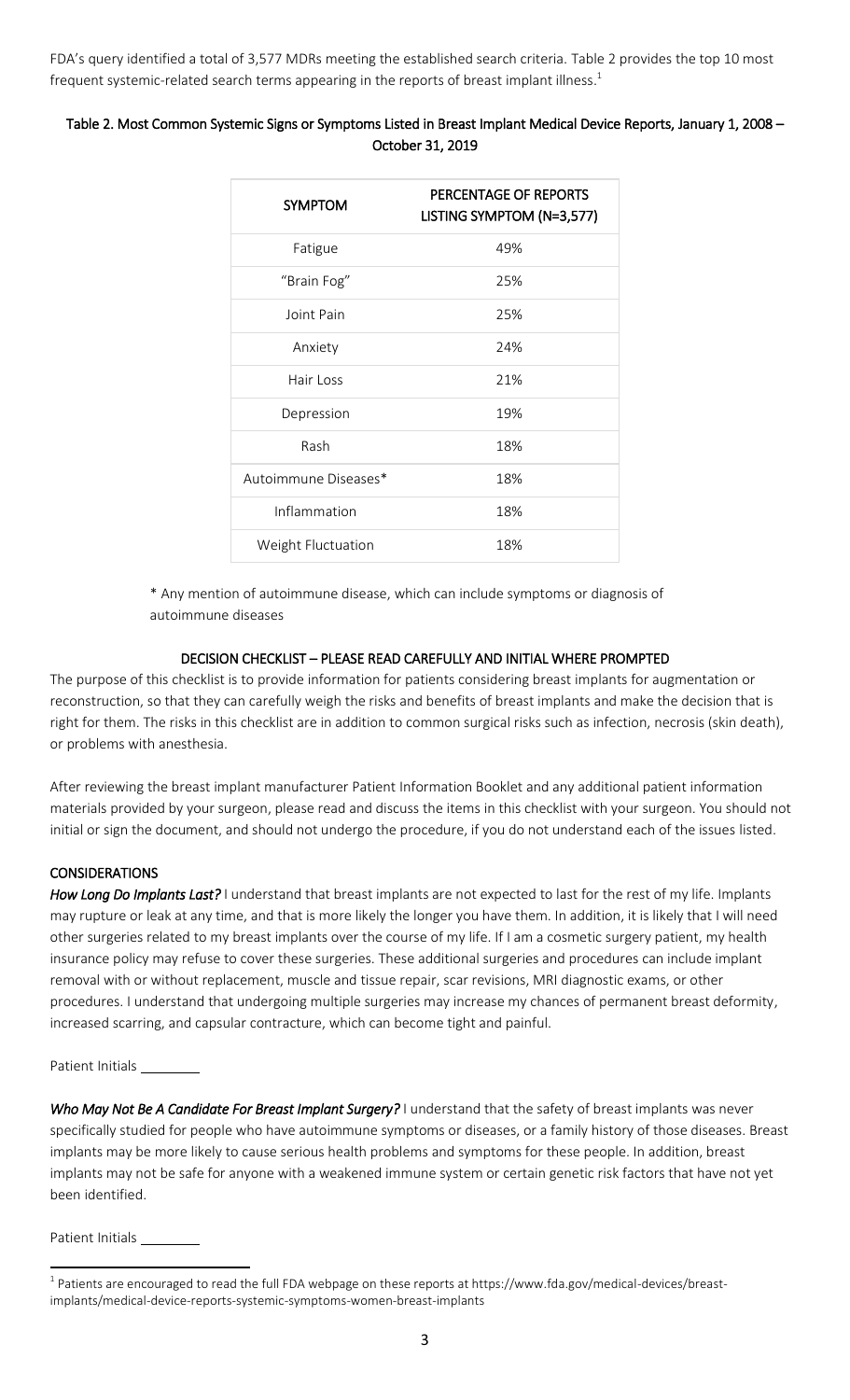I understand I am not a candidate for breast implants at the present time if any of the following situations applies to me:

- $-$  I have an active infection anywhere in my body
- I have an existing cancer of pre-cancer of my breast tissue that has not been adequately treated
- $-$  lam pregnant or nursing

## Patient Initials

I understand that if I have any of the following conditions, I may be at higher risk for a poor surgical outcome

- Autoimmune disease or family history of autoimmune disease (e.g., Hashimoto's, Lupus, Rheumatoid Arthritis)
- Medical condition that affects my body's ability to heal (e.g., diabetes, connective tissue disorder)
- Active smoker or a former smoker
- Currently taking drugs that weaken the body's natural resistance to disease, such as steroids and chemotherapy drugs (e.g., prednisone, tacrolimus, sirolimus, mycophenolate, azathioprine, cyclosporine, methotrexate, chlorambucil, leflunomide, or cyclophosphamide)
- History of chemotherapy or planned chemotherapy following breast implant placement
- History of radiation therapy or planned radiation following breast implant placement
- Conditions that interfere with wound healing or blood clotting (e.g., hemophilia, von Willebrand disease, factor V Leiden, hyperhomocysteinemia, protein C deficiency, antithrombin III deficiency, or systemic lupus erythematosus or personal and/or family history of venous thromboembolic disorder)
- Reduced blood supply to the breast tissue

# Patient Initials

I understand the following conditions have not been conclusively studied to determine whether the conditions put me at higher risk:

- Autoimmune disease (e.g., Hashimoto's, Lupus, Rheumatoid Arthritis) or family history of autoimmune disease (breast implant premarket clinical studies have not evaluated the safety of breast implants in patients with autoimmune disease)
- Clinical diagnosis of depression or other mental health disorder (including body dysmorphic disorder or eating disorder)
- Have other products permanently implanted in the breast.

Patient Initials

# RISKS – GENERAL

*Chemicals and Metals in Breast Implants:* I understand that all breast implants contain chemicals and heavy metals that may cause health problems. I understand that most of these chemicals are confined to the shell of the implant or stay inside the shell. However, quantities have been found to diffuse (bleed) from or through the implant shell, even if the implant is intact and not ruptured. A list of the components, chemicals, and heavy metals is available in the patient information booklet/brochure. Be sure to ask your surgeon to provide you with that booklet/brochure for the manufacturer of your implants.

Patient Initials

*BIA-ALCL:* I understand that breast implants are associated with the development of a type of cancer of the immune system called Breast Implant-Associated Anaplastic Large Cell Lymphoma (BIA- ALCL). Information regarding the number of medical device reports of BIA-ALCL can be found on FDA's website. I have received information regarding the overall incidence rates of BIA- ALCL and the rates as they pertain to my specific breast implant. I understand that this cancer has been reported more frequently for textured breast implants, but that patients with smooth surfaced implants have also been diagnosed.

Patient Initials

I understand that patients with breast implants have a risk of developing BIA-ALCL within the scar tissue and fluid surrounding the breast implant.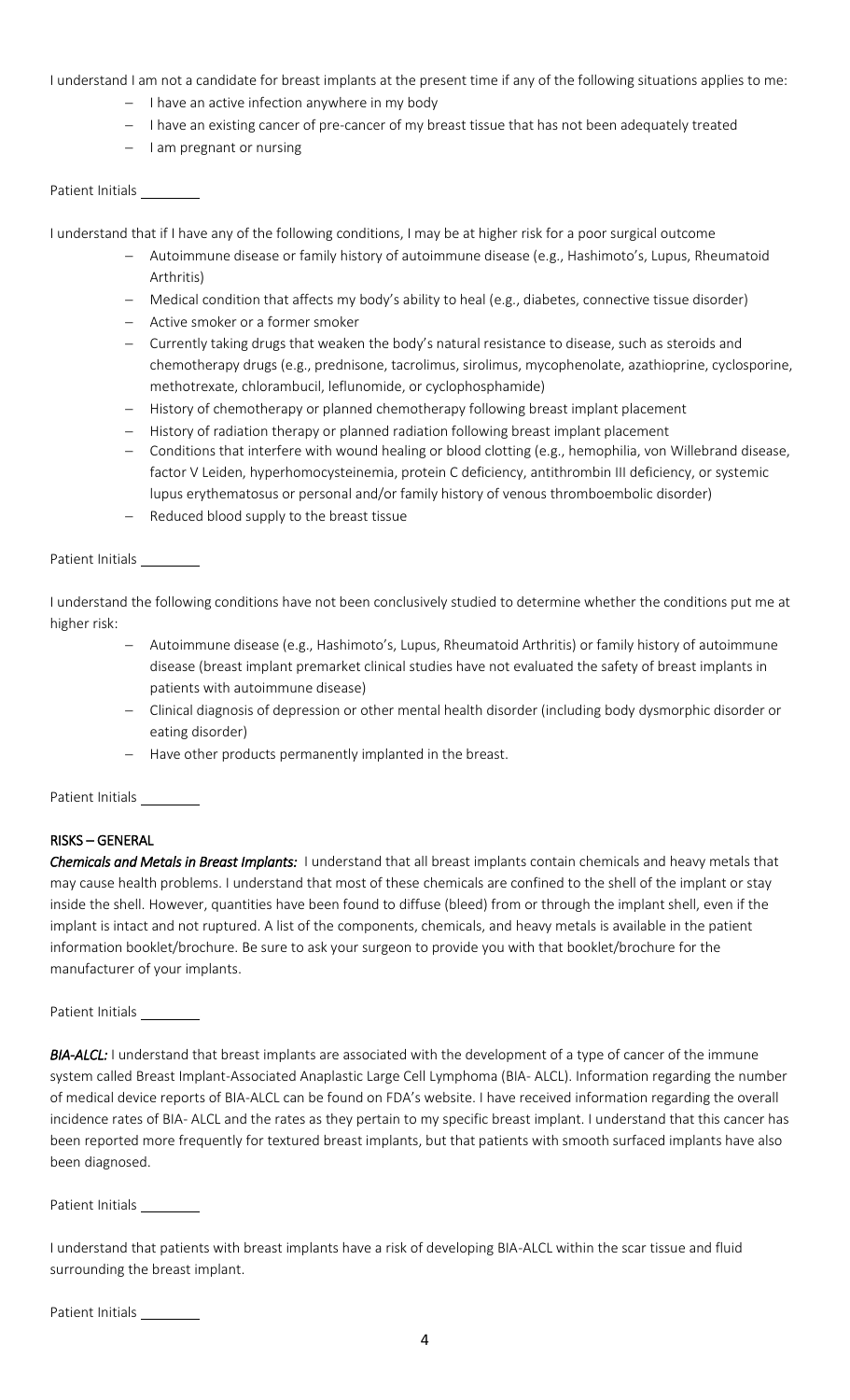I understand that BIA-ALCL typically takes several years to develop after implantation, but cases have been reported as early as within one year. Typical symptoms to be aware of include swelling, breast tightness, pain, lumps, or swelling of the breast months or years after I receive my implants.<sup>2</sup>

Patient Initials

I understand that treatment for BIA-ALCL involves an operation to remove the implants and the surrounding scar tissue capsule. Based on the stage of the cancer at diagnosis, some patients have required chemotherapy or radiation. While BIA- ALCL typically responds well to therapy, some patients have died from BIA-ALCL. Diagnosis and treatment may be at my own expense and is not always covered by insurance.

Patient Initials

*Breast Implant Illness:* I understand that we are still learning about the health issues that result from breast implants.

Since the inception of the use of breast implants in 1962, hundreds of thousands of women have reported adverse events related to their breast implant. These have included a variety of systemic symptoms that they attribute to their breast implants. These symptoms may occur immediately after getting implants or years later. These symptoms include some or all of the following: joint and muscle pain, weakness, fatigue, rash, memory loss, chronic pain, depression, chronic flu-like symptoms, headaches/migraines, rashes or skin problems, frequent infections, difficulty breathing, heart palpitations, anxiety, insomnia and "brain fog." These symptoms have collectively been labeled breast implant illness. While the causes of these symptoms are unclear, patients have reported, and studies have shown relief of these symptoms with removal of their implants and surrounding scar tissue capsule. Researchers are working to better understand the possible link between breast implants and these symptoms.

## Patient Initials

 $\overline{a}$ 

*Other Systemic Diseases:* Several studies of women with breast implants have shown that they are significantly more likely to be diagnosed with one or more of the following diseases compared to other women:

- CTDs (connective tissue diseases) occur when the patient's immune system rejects parts of its own body tissues or cell types, including the connective tissues of the body, like fibrous tissues (tendons), cartilage and bones. These include
	- o Lupus inflamed soft tissues and organs
	- o Rheumatoid Arthritis inflamed and deteriorating joints
	- o Polymyositis inflamed, weakened muscles
- Scleroderma hardening and tightening of the skin and connective tissues. Can also affect blood vessels, internal organs, and the digestive tract
- Sclerosis damaged skin or organs because of excess collagen, the main protein in connective tissue
- Melanoma serious form of skin cancer that can spread to other organs
- Sjögren's Syndrome dry eyes, mouth, throat, dry cough; can also affect thyroid, liver, kidneys, lungs, skin
- Fibromyalgia ongoing fatigue, widespread pain in muscles and joints, which can cause difficulty sleeping, morning stiffness, and cognitive difficulty
- Chronic Fatigue Syndrome ongoing mental and physical exhaustion, often associated with muscle and/or joint pain
- $-$  Epstein Barr Virus fatigue and general malaise. Can cause chronic illness, including immune and lymphoproliferative syndromes
- Raynaud's Syndrome –areas of your body, such as fingers and toes, can feel numb and cold in response to cold temperatures or stress. Smaller arteries that supply blood to your skin narrow, limiting blood circulation to affected areas

<sup>&</sup>lt;sup>2</sup> "Medical Device Reports of Breast Implant-Associated Anaplastic Large Cell Lymphoma," available at https://www.fda.gov/medical-devices/breast-implants/medical-device-reports-breast-implant-associated-anaplasticlarge-cell-lymphoma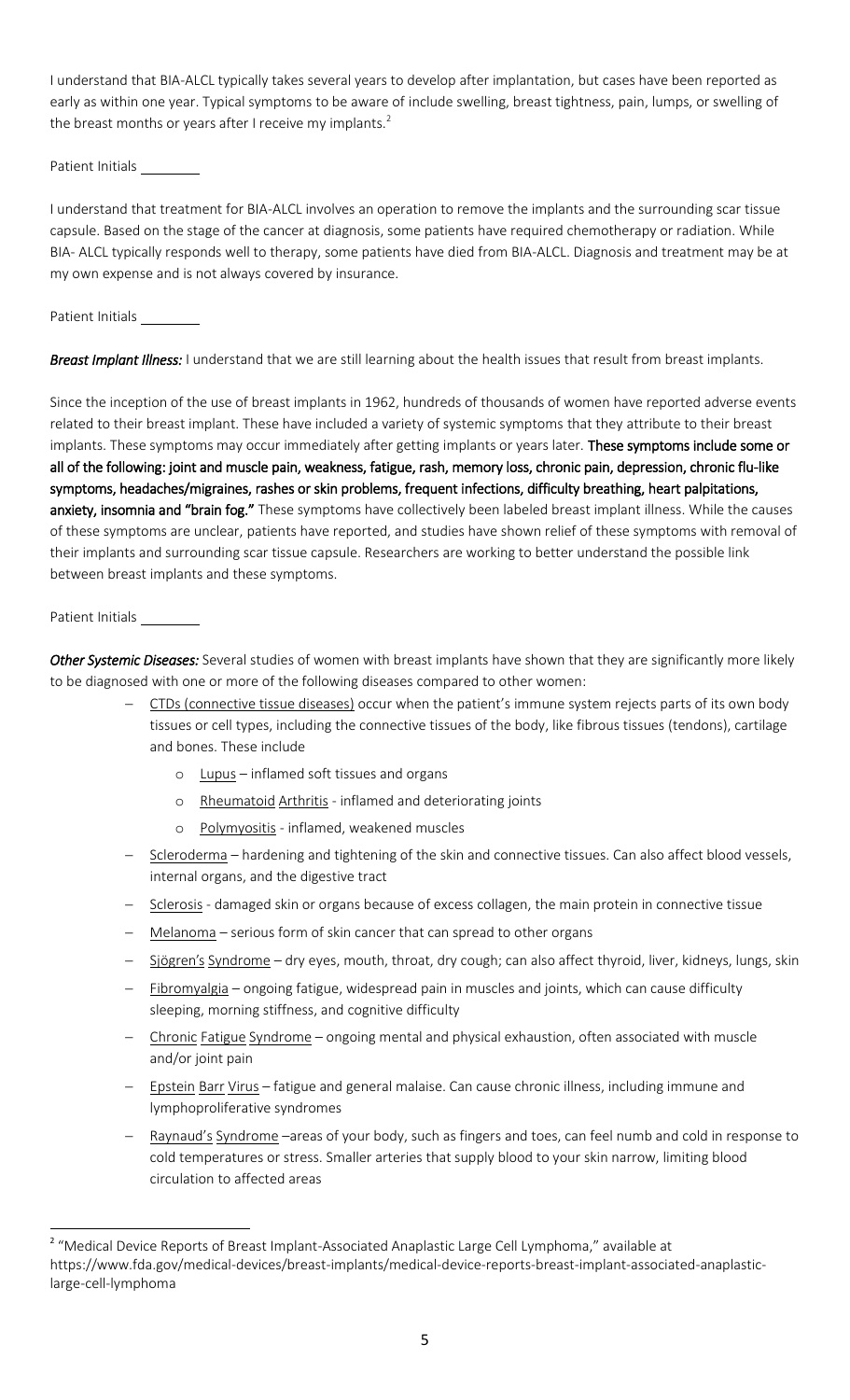- $-$  Hashimoto's immune system attacks the thyroid, impacting the endocrine system and the hormones that coordinate many of your body's functions
- Multiple Sclerosis potentially disabling disease of the brain and spinal cord (central nervous system). Causes communication problems between your brain and the rest of your body. Eventually can cause permanent damage or deterioration of nerves

Although women who develop these symptoms or diseases can't be certain that they were caused by breast implants, several studies indicate that most symptoms improve partially or completely after having their implants and capsules removed.

Patient Initials

*Other Implanted Devices/Materials/Products:* As part of my breast surgery, I understand that my surgeon may use other medical devices or materials that may not be approved by the FDA. These devices may be used "off label" or for experimental purposes, including but not limited to mesh (acellular dermal matrix) and other devices, products, or materials. My surgeon has informed me of all materials that will be used in my surgery and what those products are made of (human tissue, animal tissue or synthetic materials). I understand that in additional to my surgeon disclosing the use of all materials, my surgeon must also disclose the current FDA approval status of that product for use in breast implant surgery.

Patient Initials \_

## RISKS – BREAST IMPLANT-SPECIFIC

*Rupture and Leakage:* I understand that the longer my breast implants are in place, the more likely they are to rupture, especially after the first few years. When a saline implant ruptures, it usually deflates quickly. When a silicone gel implant ruptures, I may not notice any changes and the rupture may not be detected by my doctor or by mammogram, MRI, or sonogram. I understand that an MRI is recommended for silicone gel breast implants at 5-6 years after my initial implant surgery and then every 2-3 years thereafter to check for silent rupture, and that these MRIs often are not covered by health insurance.

Patient Initials

I understand that silicone may migrate from the implant into nearby tissues such as the chest wall, lymph nodes, upper abdominal wall, and into organs such as the liver or lungs where it cannot be removed. Migratedsilicone can health problems including but not limited to cause breast hardness, nerve damage, and/or breakdown of the body tissues around the gel. Since migrated silicone can cause health problems, it is currently recommended that any ruptured silicone implant should be removed as soon as possible. I understand that, if needed, treatment of these conditions may be at my own expense and not covered by insurance or a manufacturer warranty.

Patient Initials \_

*Capsular Contracture:* I understand that one of the most common complications of breast implants is when the scar tissue capsule that forms around the implant hardens. In some cases, this can be quite painful, distort the shape of the breast, and can make mammography more painful and less accurate. Removing the implant and capsule without replacing the implant is the only recommended way to guarantee that this problem is corrected.

#### Patient Initials

*Mammography and Implants:* I understand that all breast implants can interfere with mammography and breast exams, which could delay the diagnosis of breast cancer in women undergoing cosmetic augmentation, as well as a delay in the diagnosis of recurrent breast cancer in women after mastectomy and implant-based reconstruction. Mammography can also cause the breast implant to rupture or leak. I should tell the mammography technician if I have breast implants.

Patient Initials

*Interference with Breastfeeding:* I understand that breast implants and breast surgery may interfere with my ability to successfully breastfeed. There are studies that have found silicone gel and platinum in breast milk of nursing mothers. While a causal link between breast implants and these reported health problems in children has not been demonstrated, more research is needed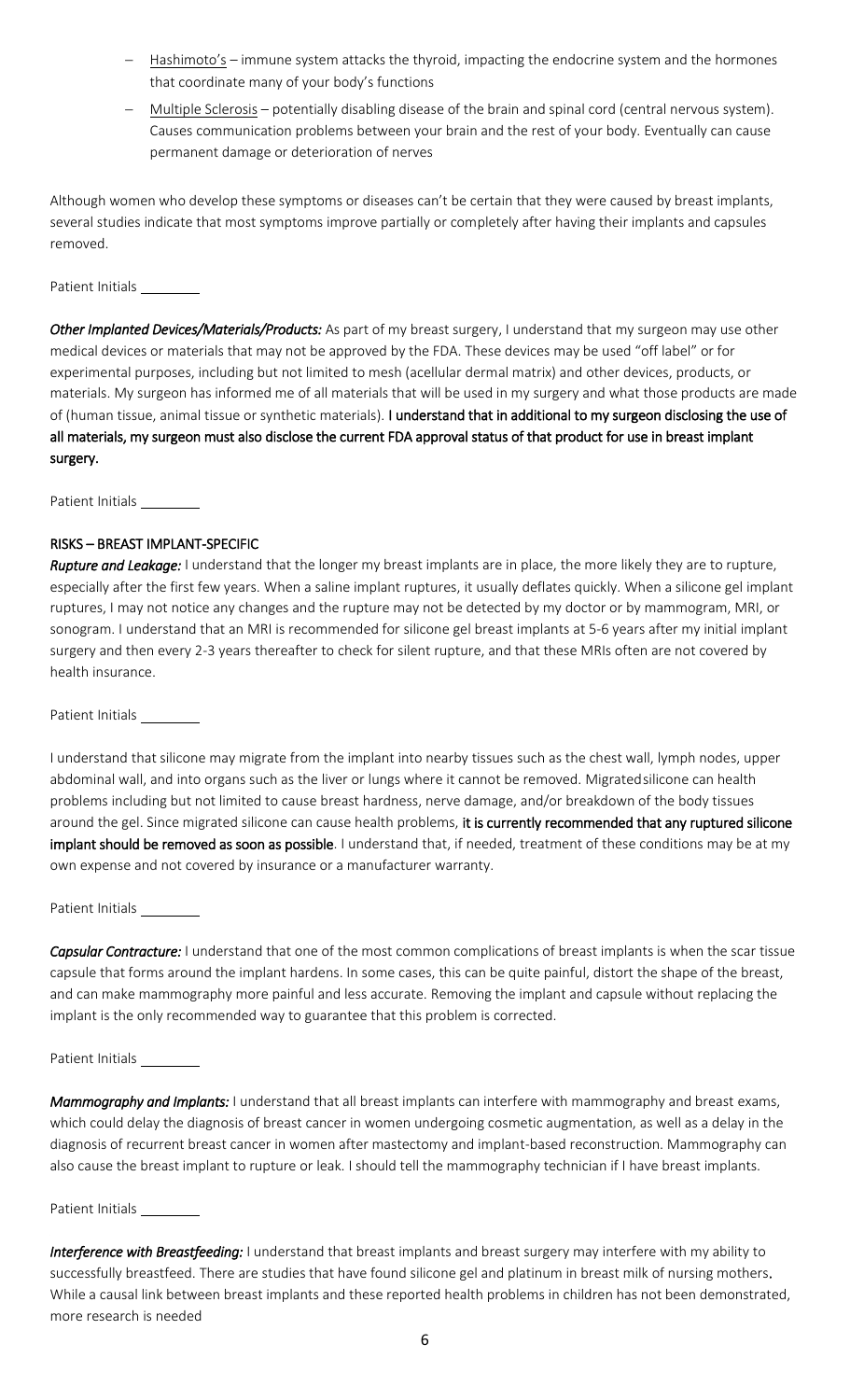Patient Initials

Loss of Sensation to Breast or Nipple(s): I understand that breast implants and breast surgery may cause the nipple or breast to be painful, or to have decreased sensation. These changes may be temporary or permanent, and may affect sexual response or the ability to nurse a baby

Patient Initials

*Cosmetic Complications:* For example: asymmetry, implant displacement, ptosis (drooping). I understand that if my breasts had slightly different shapes before surgery, they may remain slightly different after surgery. I understand that the implants may cause the breasts to look slightly different in size or shape. I understand that the implant may move from the original placement location and that may result in asymmetry or other cosmetic problems. Breast implants can cause the breasts to sag (ptosis) over time due to the weight of the implants. I understand that if I am not happy with the results, I may need future surgeries to improve the appearance of my breasts. This may cause further scarring and deformity.

Patient Initials \_

I understand that there are risks of undergoing breast implant surgery. I understand that risks of undergoing breast implant surgery may include: breast pain, skin or nipple areola sensitivity changes or loss, asymmetry, impact of aging or weight change on size and shape of breast, infection requiring possible removal of implant, swelling, scarring, fluid collections (seroma), hematoma, tissue death of breast skin or nipple, inability to breast feed, complications of anesthesia, bleeding, chronic pain, damage to surrounding tissue, such as muscle, nerves, and blood vessels, and impact on imaging of breast tissue.

## HOW WILL I KNOW IF THERE IS A PROBLEM WITH MY IMPLANTS IN THE FUTURE?

Just like a car, your implants come with a warranty. Be sure to ask your surgeon the exact details of your implants and warranty and to have your surgeon register the implants with the implant manufacturer. In addition, the Plastic Surgery Foundation has developed the National Breast Implant Registry (NBIR).

(https://www.thepsf.org/documents/Research/Registries/NBIR/nbir-patient-faq.PDF).

*National Breast Implant Registry (NBIR):* This registry is dedicated to quality improvement and safety surveillance and focused on you, the patient. Any surgeon that is putting in breast implants can register free of charge. The NBIR allows for surgeons to have all breast implant data in one place, easily accessible for them to track patient outcomes and device performance. Be sure to ask your doctor if they participate in the NBIR, to register if they do not, and to enter your breast implant data into the registry.

I discussed the NBIR and asked my surgeon to register my implants in all appropriate places

I understand and have discussed with my physician that there is a National Breast Implant Registry where information regarding my health and breast implant information can be entered. The NBIR may help understand the long-term safety and performance of breast implants.

Patient Initials \_\_\_\_\_\_

*Patient Registry and Outcomes For breast Implants and anaplastic large cell Lymphoma (ALCL) etiology and Epidemiology (PROFILE):* I understand and have discussed with my physician that there is a registry (PROFILE) where information is collected to better understand BIA-ALCL in patients with breast implants.

Patient Initials

*Device Card:* I understand that I will receive a patient device card after my surgery that has information on each of my specific implants. I understand that it is important for me to keep each card in case I or my physician need to know what kind of implant I have many years later.

Patient Initials

*Recommended Follow Up:* Even if I have no symptoms, I should have my first ultrasound or MRI at 5-6 years after my initial implant surgery and then every 2-3 years thereafter. If I have symptoms or uncertain ultrasound results for breast implant rupture at any time, an MRI is recommended.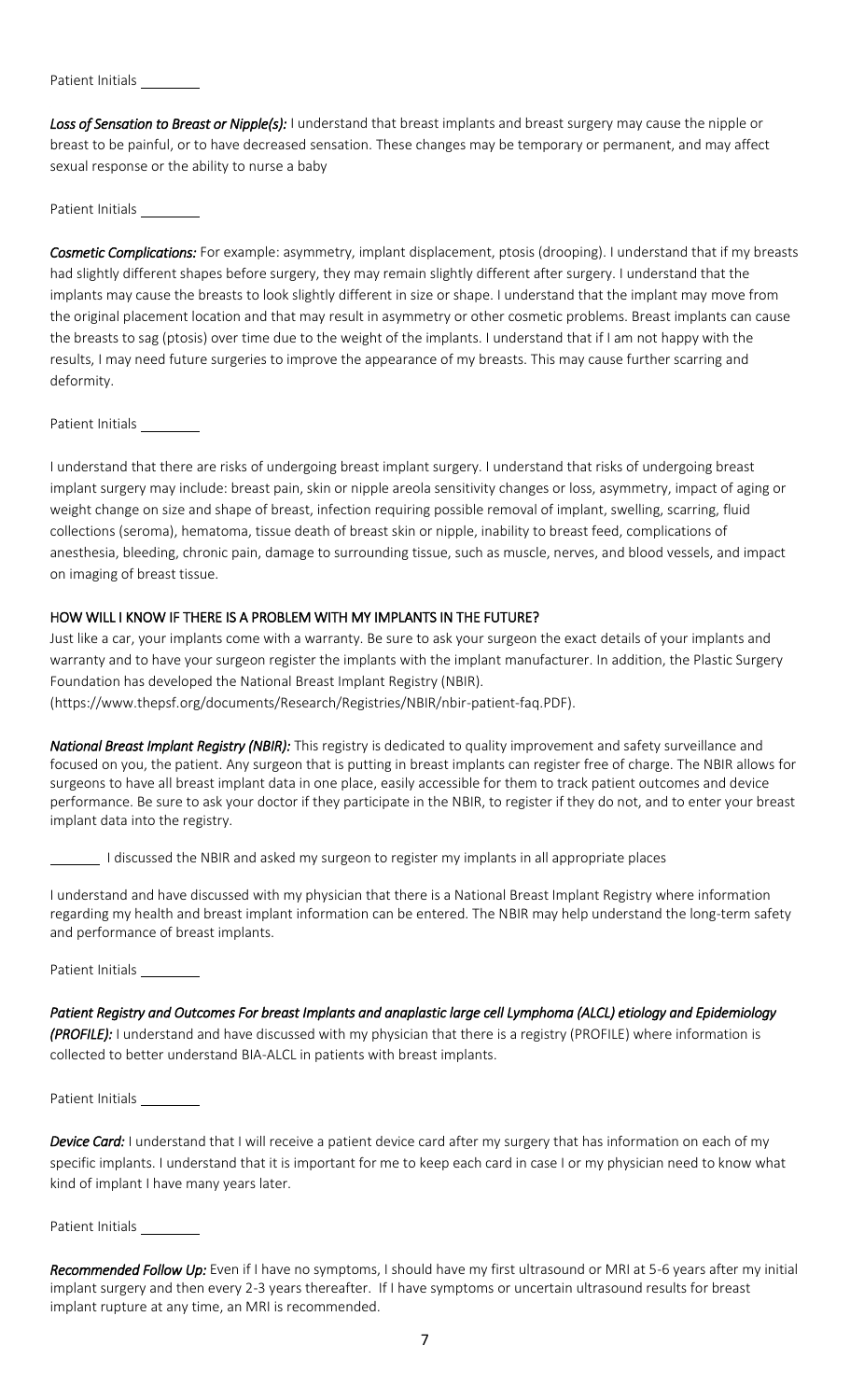I understand that I will need routine and regular follow-up with my physician as long as I have a breast implant for examination of my breast implant as well as to discuss any updates regarding breast implant issues.

Patient Initials \_\_\_\_\_\_

## OPTIONS FOLLOWING MASTECTOMY

I understand that breast reconstruction is an elective procedure which I can choose to do or not. I understand that I may choose not to have breast reconstruction ("going flat") and may choose to use an external prosthesis in my bra to look like I have a breast when wearing clothes. I understand the surgical options for breast reconstruction, including the use of a breast implant and the use of my own tissue ("autologous reconstruction").

Patient Initials

I understand that if my breast implants are ever removed, I may be left with dimpling, chest wall concavity, puckering, or sagging of my breasts or skin. I understand that more surgeries may be necessary in the future due to complications or to remove or replace the breast implants.

Patient Initials

I have discussed all of the options for breast reconstruction with my provider, including whether I am a candidate and the benefits and risks of each, and I believe that breast reconstruction with a breast implant is the best option for me.

Patient Initials

#### BREAST AUGMENTATION OPTIONS

I understand that breast augmentation is an elective procedure to increase the size of my breasts. I understand that breast augmentation may result in permanent changes to my breast tissue and if my implants are ever removed, I may be left with unsatisfactory appearance, changes to the size and shape of my breasts, including but not limited to dimpling, chest-wall concavity, puckering, sagging, or different incision size or location. If I am an augmentation patient, any additional surgeries or medical procedures will likely be at my own expense.

Patient Initials

#### MANUFACTURER PATIENT INFORMATION MATERIALS

I have been provided either in hardcopy or electronic format, the manufacturer patient information materials "Breast Implant Patient Information Booklet" on the implants that will be used in the used in the surgery.

Patient Initials

#### REPORTING ADVERSE EVENTS

I have been provided with information on how I can report adverse events associated with breast implants to the US Food and Drug Administration.

Patient Initials

#### CONFIRMATION OF DISCUSSION OF RISKS: PATIENT

I have had the opportunity to ask my physician questions about his or her experience, medical degree, specialty of training, and credentials. I understand that breast implants have associated procedural risks and should only be used by physicians who are appropriately trained.

Patient Initials

I acknowledge that I have received and read the patient information booklet/brochure for the specific implant that will be used during my surgery and that I have had time to discuss the information in it and on this document with my physician. I have had the opportunity to ask questions and understand the benefits and risks of breast implants for me, given my specific health conditions. I have considered alternatives to breast implants, including reconstruction without breast implants, no reconstruction/augmentation, and their benefits and risks.

Patient Initials \_

#### CONFIRMATION OF DISCUSSION OF RISKS: PHYSICIAN